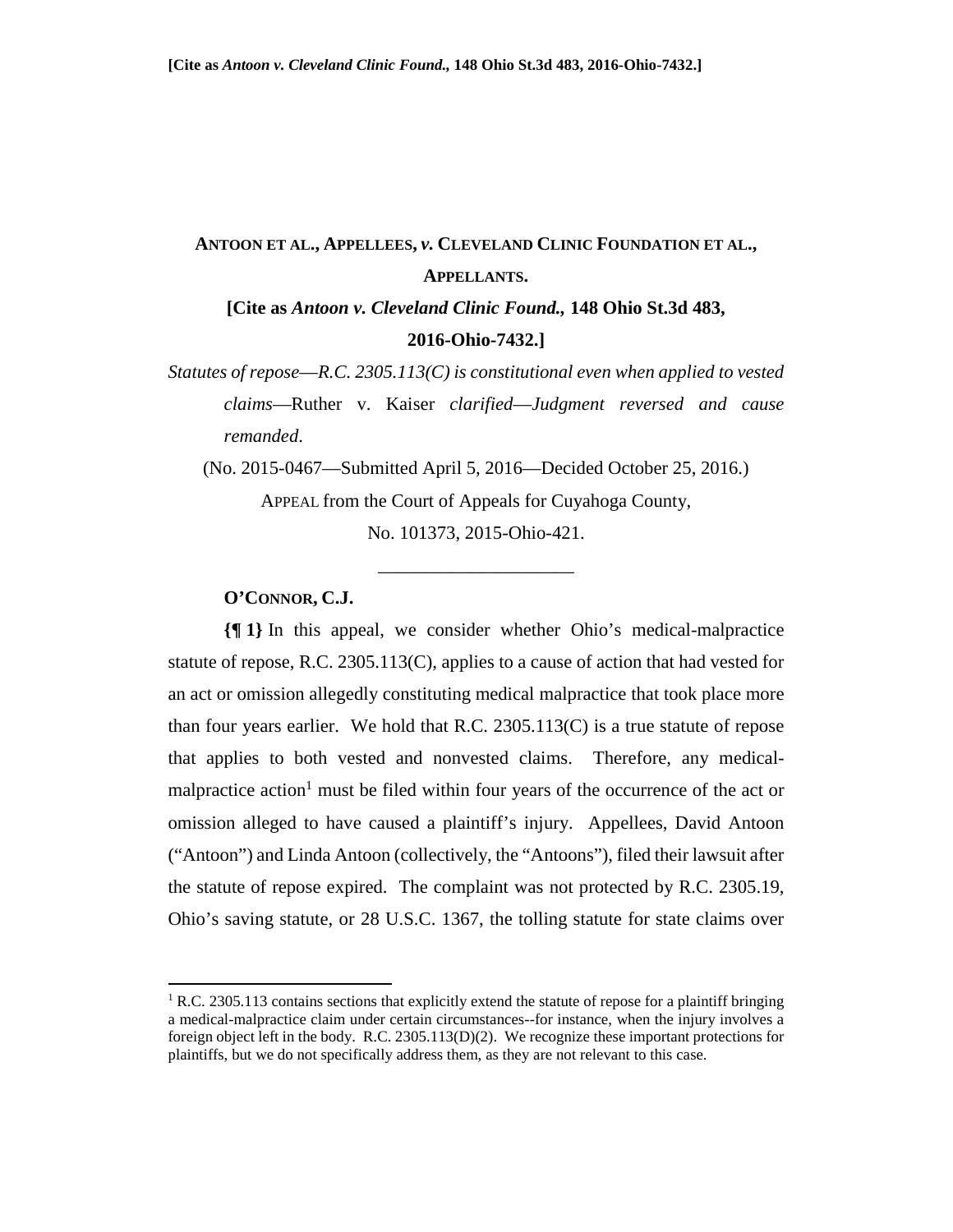which a federal court has supplemental jurisdiction, because, as the Antoons admit in their merit brief to this court, the district court "declined to exercise supplemental jurisdiction" over the malpractice claims. The district court's action resulted in the Antoons never having the medical-malpractice claims pending in the federal court. Because neither the saving statute nor the tolling statute applies in this case, we decline to determine whether they extend the time for filing beyond the expiration of the statute of repose. We reverse the judgment of the Eighth District Court of Appeals, hold that the trial court appropriately dismissed the case pursuant to the motion by the appellants, Cleveland Clinic Foundation (doing business as the Cleveland Clinic) and Drs. Jihad Kaouk, Raj Goel, and Michael Lee (collectively, the "Clinic"), and remand the cause to the trial court with instructions to enter judgment for the Clinic.

# **RELEVANT BACKGROUND**

# *The Alleged Malpractice*

**{¶ 2}** The facts are not in dispute. On January 8, 2008, David Antoon underwent a prostatectomy at the Clinic. Drs. Kaouk, Goel, and Lee were involved in treating Antoon or performing the operation. Antoon did not experience the recovery he hoped for following surgery and spent nearly a year consulting with Dr. Kaouk and other Clinic practitioners regarding side effects of the surgery. December 11, 2008, was Antoon's final appointment with Dr. Kaouk.

# *The First State-Court Complaint*

**{¶ 3}** On December 9, 2009, Antoon timely notified the Clinic, pursuant to R.C. 2305.113(B), that he would be bringing medical-malpractice claims against them within 180 days. On June 6, 2010, the Antoons filed a complaint in the Cuyahoga County Common Pleas Court alleging medical malpractice and derivative claims against the Clinic and the doctors who provided care to Antoon. On June 13, 2011, the Antoons dismissed their claims without prejudice.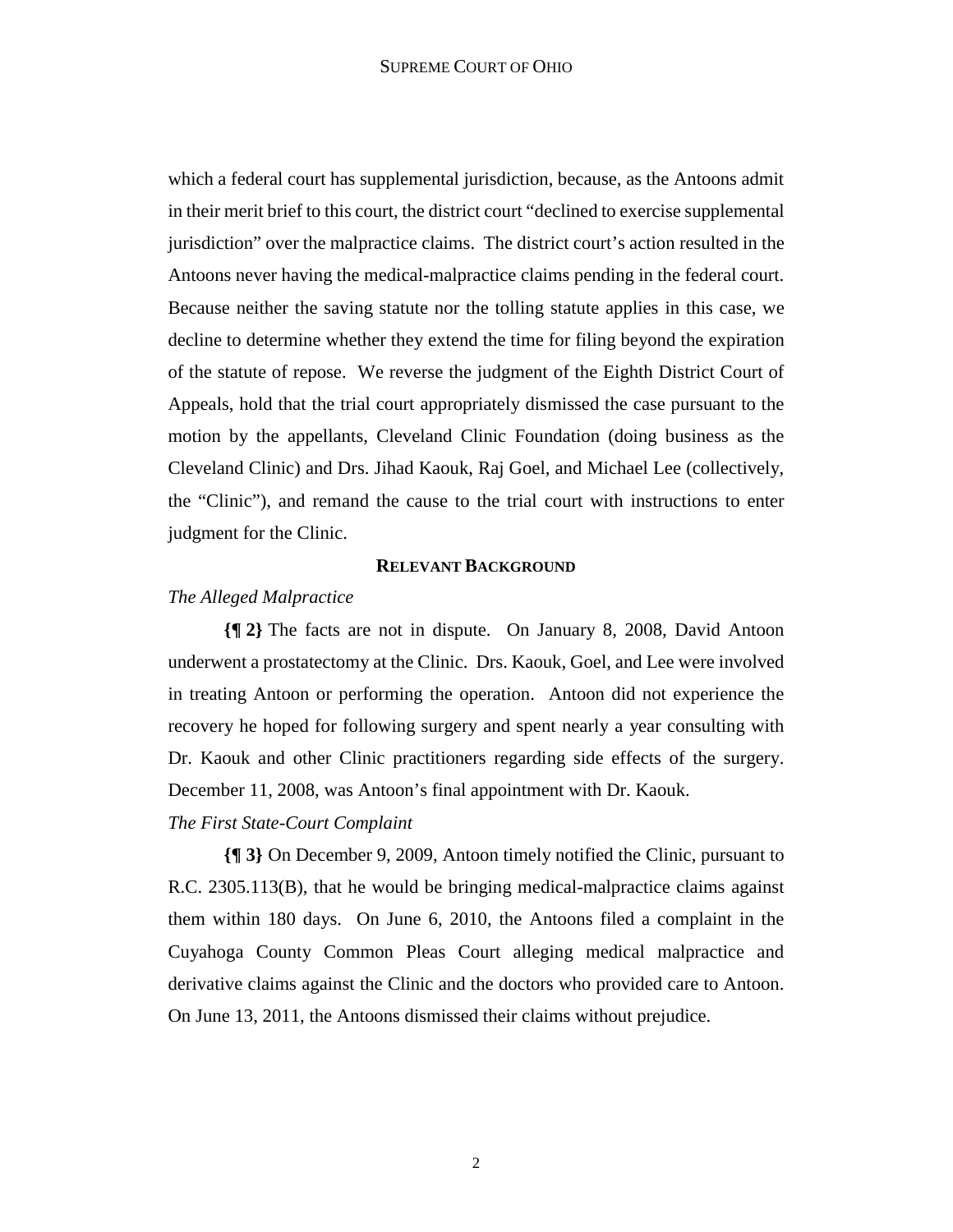# *The Federal Claims*

**.** 

**{¶ 4}** Both before and after dismissal of their state case, the Antoons, acting pro se, filed a variety of actions in federal court and with federal agencies relating to Antoon's surgery. Relevant here is the qui tam action<sup>2</sup> that the Antoons filed without counsel in federal district court on January 31, 2012. The Antoons allege that the qui tam case, filed within one year of the dismissal of their common pleas court action, preserved their state claims pursuant to Ohio's saving statute, R.C. 2305.19(A). However, the Antoons' qui tam lawsuit did not allege medical malpractice and did not seek damages.

**{¶ 5}** On May 8, 2012, before the complaint was served, the Antoons, still acting pro se, amended their qui tam action. The amended complaint alleged that the Cleveland Clinic, its employees, and the manufacturer of equipment used during the surgery had violated the False Claims Act, 31 U.S.C. 3729. On December 21, 2012, the defendants moved to dismiss the amended action.

**{¶ 6}** On February 13, 2013, with the motion to dismiss pending, the Antoons, now having retained counsel, moved for leave to file a second amended complaint, which was attached to the filing. The offered second amended complaint named the Cleveland Clinic and manufacturing and government defendants. It included the claims asserted in the two previous complaints but added state law medical-malpractice claims. On October 16, 2013, the district court denied leave and granted the defendants' motion to dismiss the first amended complaint. That holding was affirmed on appeal. *United States ex rel. Antoon v. Cleveland Clinic Found.*, 788 F.3d 605, 620 (6th Cir.2015).

<sup>&</sup>lt;sup>2</sup> A qui tam action allows whistleblowing private citizens to file suit under the False Claims Act, 31 U.S.C. 3729, when they allege that a party is perpetrating a fraud against the United States. 31 U.S.C.  $3729(a)(1)$ . Whistleblowers may obtain a reward for bringing the fraud to the government's attention. 31 U.S.C. 3730(d).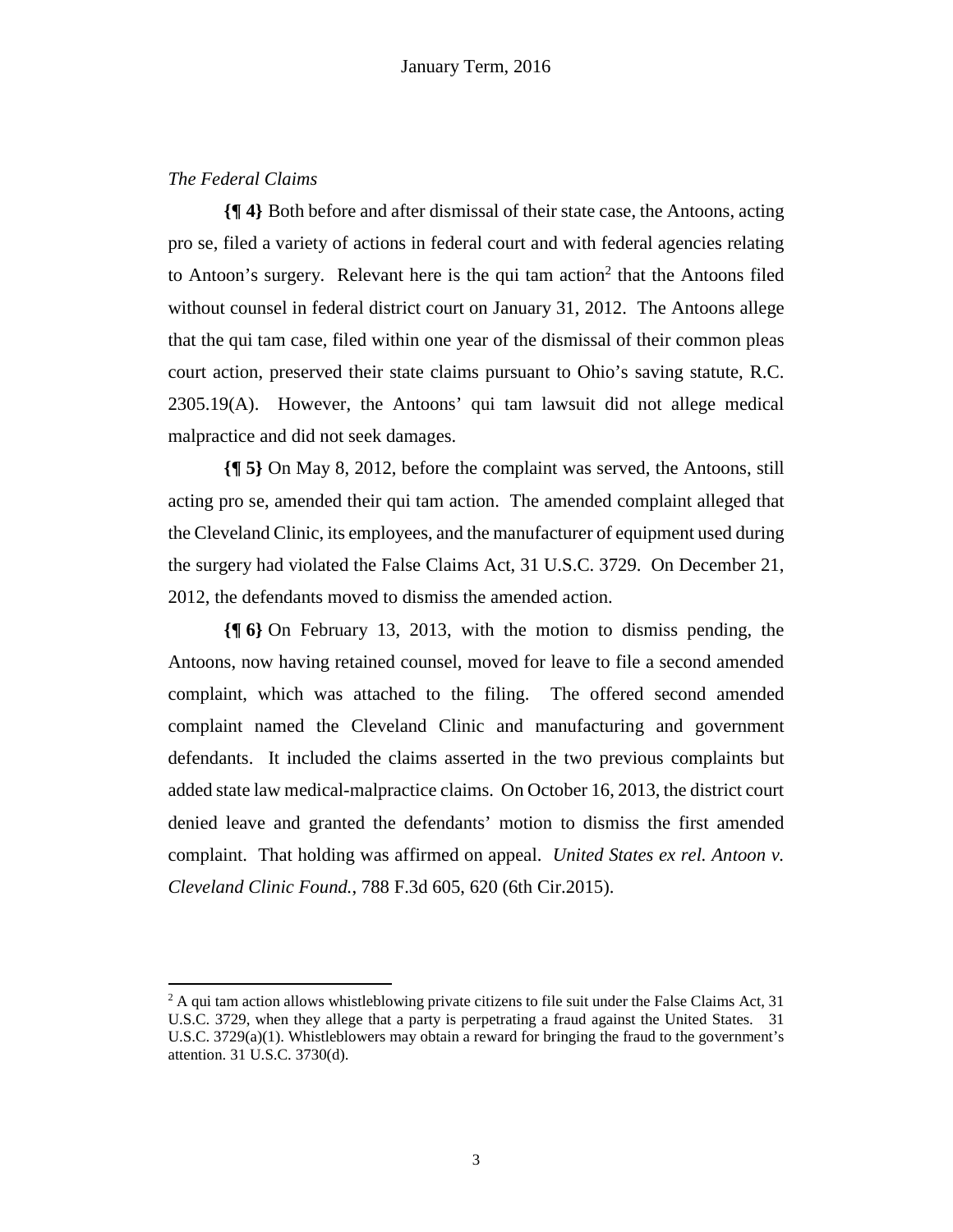## *The Second-State Court Complaint*

**{¶ 7}** Following dismissal of their complaint by the federal court, on November 14, 2013, the Antoons, through counsel, filed a complaint in the Cuyahoga County Court of Common Pleas alleging state malpractice claims. The Antoons argue that their complaint was timely pursuant to 28 U.S.C. 1367(d), which tolls the period of limitations for any state claim over which a federal court has supplemental jurisdiction if the claimant asserted the claim in a federal court case. The period of limitations "shall be tolled while the claim is pending and for a period of 30 days after it is dismissed unless State law provides for a longer tolling period." 28 U.S.C. 1367(d)*.*

**{¶ 8}** The Clinic moved to dismiss pursuant to Civ.R. 12(B)(6), asserting that the Antoons failed to state a claim upon which relief could be granted because both the statute of limitations and statute of repose applicable to their claims had expired. The trial court granted the motion, finding that "the case was filed outside the applicable statute of limitations and outside the one year allowed by the Ohio saving statutes. Further, this filing is also outside the statute of repose, R.C. 2305.113(C) which requires that a medical claim be filed no more than four years after the alleged malpractice." The trial court determined the federal tolling statute, 28 U.S.C. 1367(d), applies only "to protect claims while pending in federal court." According to the trial court, because the Antoons' motion to amend the complaint to add the malpractice claims was denied, the state claims were never pending and were not protected.

**{¶ 9}** The Antoons appealed, and the Eighth District Court of Appeals reversed the trial court's judgment. The appellate court relied on this court's decision in *Ruther v. Kaiser*, 134 Ohio St.3d 408, 2012-Ohio-5686, 983 N.E.2d 291, syllabus, and concluded that once a claim has vested, the statute of repose can no longer operate to bar litigation. The appellate court's opinion acknowledges that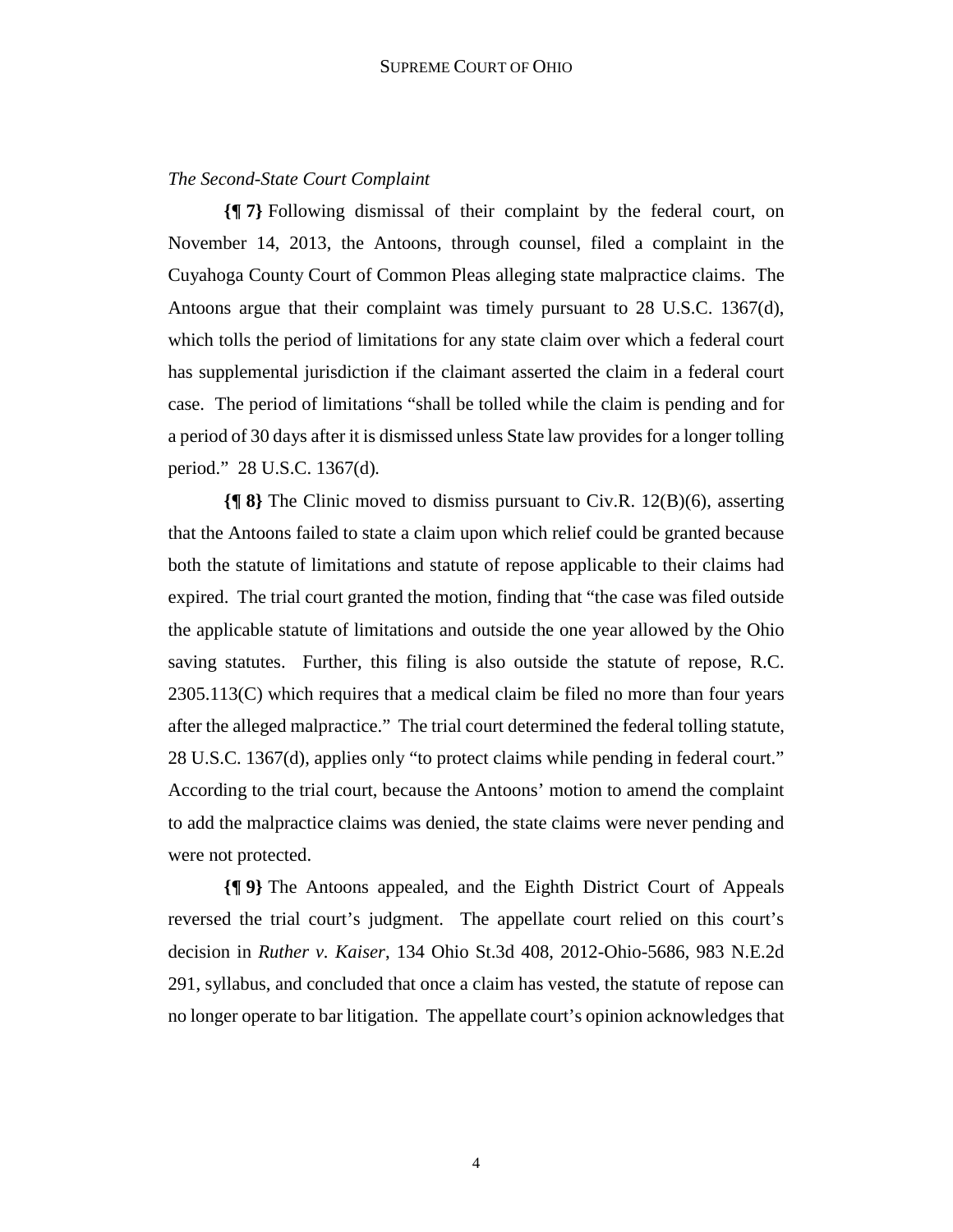vesting had occurred by the time the Antoons filed their first lawsuit in the matter in 2010.

## *The Discretionary Appeal*

**{¶ 10}** We granted the Clinic's request for discretionary review to address a single proposition of law:

Ohio's medical malpractice statute of repose applies whenever the occurrence of the act or omission constituting the alleged medical malpractice takes place more than four years prior to when the lawsuit is filed. This statute of repose applies regardless of whether a cause of action has vested prior to the filing of a lawsuit.

*See* 143 Ohio St.3d 1463, 2015-Ohio-3733, 37 N.E.3d 1249.

#### **ANALYSIS**

## *Statutes of Limitations and Statutes of Repose*

**{¶ 11}** Statutes of repose and statutes of limitation have distinct applications, though they are occasionally used interchangeably. Both share a common goal of limiting the time for which a putative wrongdoer must be prepared to defend a claim. *See CTS Corp. v. Waldburger*, \_\_ U.S. \_\_, 134 S.Ct. 2175, 2182, 189 L.Ed.2d 62 (2014). The differences between statutes of repose and statutes of limitations have been recognized for nearly 40 years. *Id.* at 2186. A statute of limitations establishes "a time limit for suing in a civil case, based on the date when the claim accrued (as when the injury occurred or was discovered)." *Black's Law Dictionary* 1636 (10th Ed.2014). A statute of repose bars "any suit that is brought after a specified time since the defendant acted \* \* \* even if this period ends before the plaintiff has suffered a resulting injury." *Id.* at 1637.

**{¶ 12}** Our decision today is also informed by the robust heritage of decisions from courts and legislatures sharing the common beliefs that plaintiffs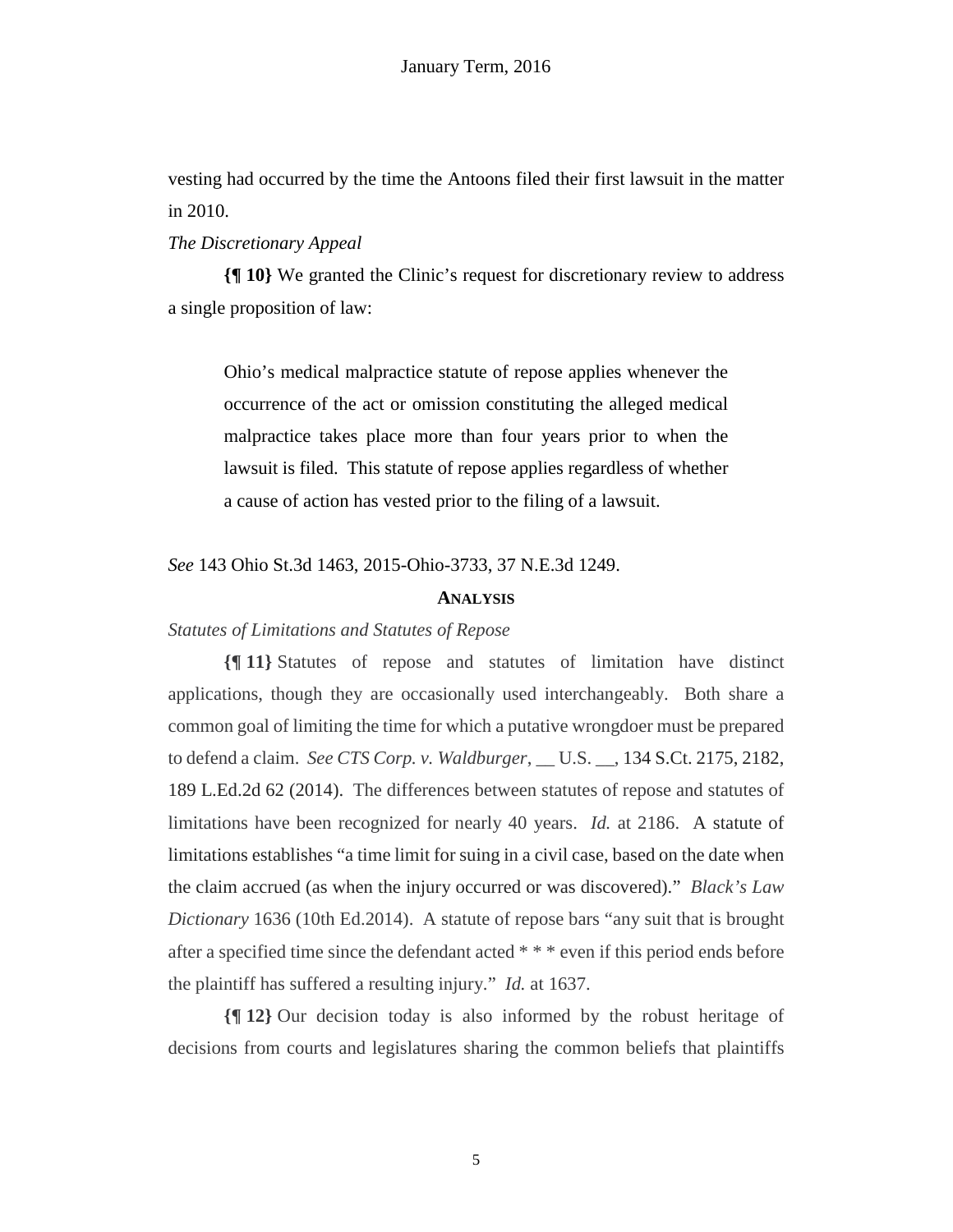should litigate their claims as swiftly as possible and that defendants should not face potential liability indefinitely. We begin with a brief discussion of statutes of repose and statutes of limitations to provide context.

**{¶ 13}** Statutes of repose have a long history in Western legal tradition. One of the first statutes of repose in England, the country from which our legal system descended, appeared in the Limitation Act (1623), 21 James I, Chapter 16. Parliament enacted the statute for the purposes of "quieting \* \* \* men's estates and avoiding \* \* \* suits." *Id.*

**{¶ 14}** The Limitation Act set forth deadlines for bringing a variety of actions. The English Parliament fixed the time periods either to the end of the parliamentary session or the occurrence of the cause of action. *Id.* For instance, a plaintiff had to bring an "action upon the case for words," a suit similar to a presentday slander claim, "within one year after the end of this present session of Parliament, or within two years next after the words spoken, and not after." *Id.*

**{¶ 15}** Similarly, statutes of repose and statutes of limitations have long played a role in the legal systems of this country. In 1828, the United States Supreme Court acknowledged the benefits of statutes of repose and statutes of limitations, stating that it wished a statute of limitations, "instead of being viewed in an unfavourable light, as an unjust and discreditable defence, \* \* \* had received such support, as would have made it, what it was intended to be, emphatically, a statute of repose." *Bell v. Morrison*, 26 U.S. 351, 360, 7 L.Ed. 174 (1828). In *Bell*, the court referred to a statute of limitations but, by modern standards, the law at issue was a statute of repose. The court recognized the statute as "a wise and beneficial law" that "afford[ed] security against stale demands, after the true state of the transaction may have been forgotten, or be incapable of explanation, by reason of the death or removal of witnesses." *Id.* The high court observed: "It has a manifest tendency to produce speedy settlements of accounts, and to suppress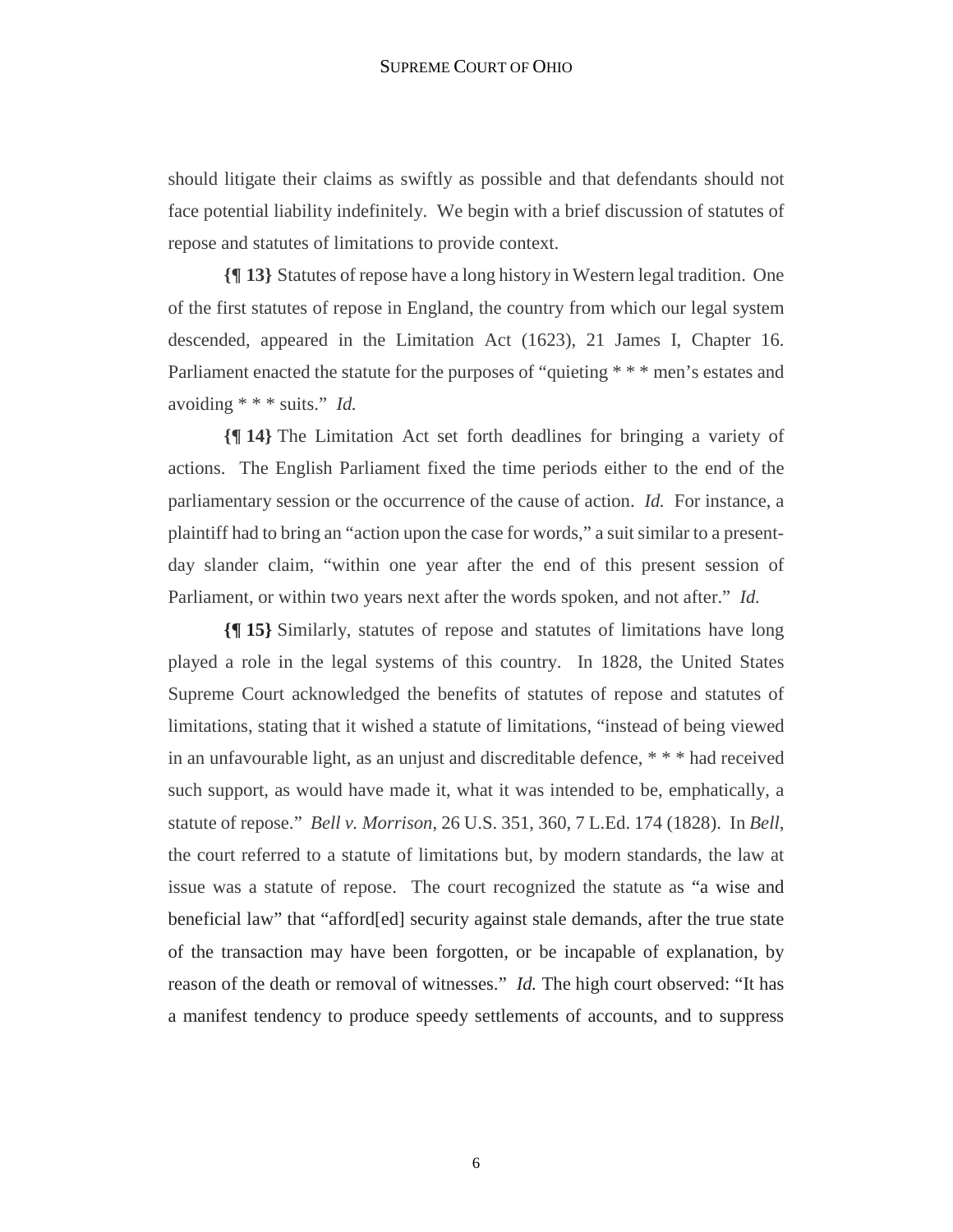those prejudices which may rise up at a distance of time, and baffle every honest effort to counteract or overcome them." *Id.* 

**{¶ 16}** Almost a hundred years ago, the United States Supreme Court held that a defendant may have a property interest in the protection offered by a statute of limitations that cannot be "deprive[d] \* \* \* without due process of law." *William Danzer & Co., Inc. v. Gulf & Ship Island RR. Co.*, 268 U.S. 633, 637, 45 S.Ct. 612, 69 L.Ed. 1126 (1925). In a more recent case, the court recognized that a statute of repose is a legislative judgment that defendants should be free from liability after a determined amount of time, measured from the date of the defendant's last culpable act. *CTS Corp.*, \_\_ U.S. \_\_, 134 S.Ct. at 2182-2183, 189 L.Ed.2d 62.

**{¶ 17}** This court has also undertaken a review of statutes of repose and statutes of limitations on numerous occasions. In one early examination, we held, "Our statute of limitations fixes a period in which every action, according to its class, must be commenced. It is a statute of repose, and not of presumption; and, unless the suit is commenced in the time limited, cannot be maintained. It is said to be barred." *Kerper v. Wood*, 48 Ohio St. 613, 620, 29 N.E. 501 (1891). Shortly thereafter, this court explained its role in enforcing such laws:

It is not the province of the courts to make exceptions to meet cases not provided for by the legislature. It is no longer the habit of courts to view with disfavor the plea of the statutes of limitations. Being statutes of repose, designed to secure the peace of society, and protect the individual from being prosecuted upon stale claims, they are to be construed in the spirit of their enactment.

*Townsend v. Eichelberger*, 51 Ohio St. 213, 216, 38 N.E. 207 (1894).

**{¶ 18}** More recently, this court has continued to uphold the constitutionality of statutes of repose in some circumstances. *See Ruther*, 134 Ohio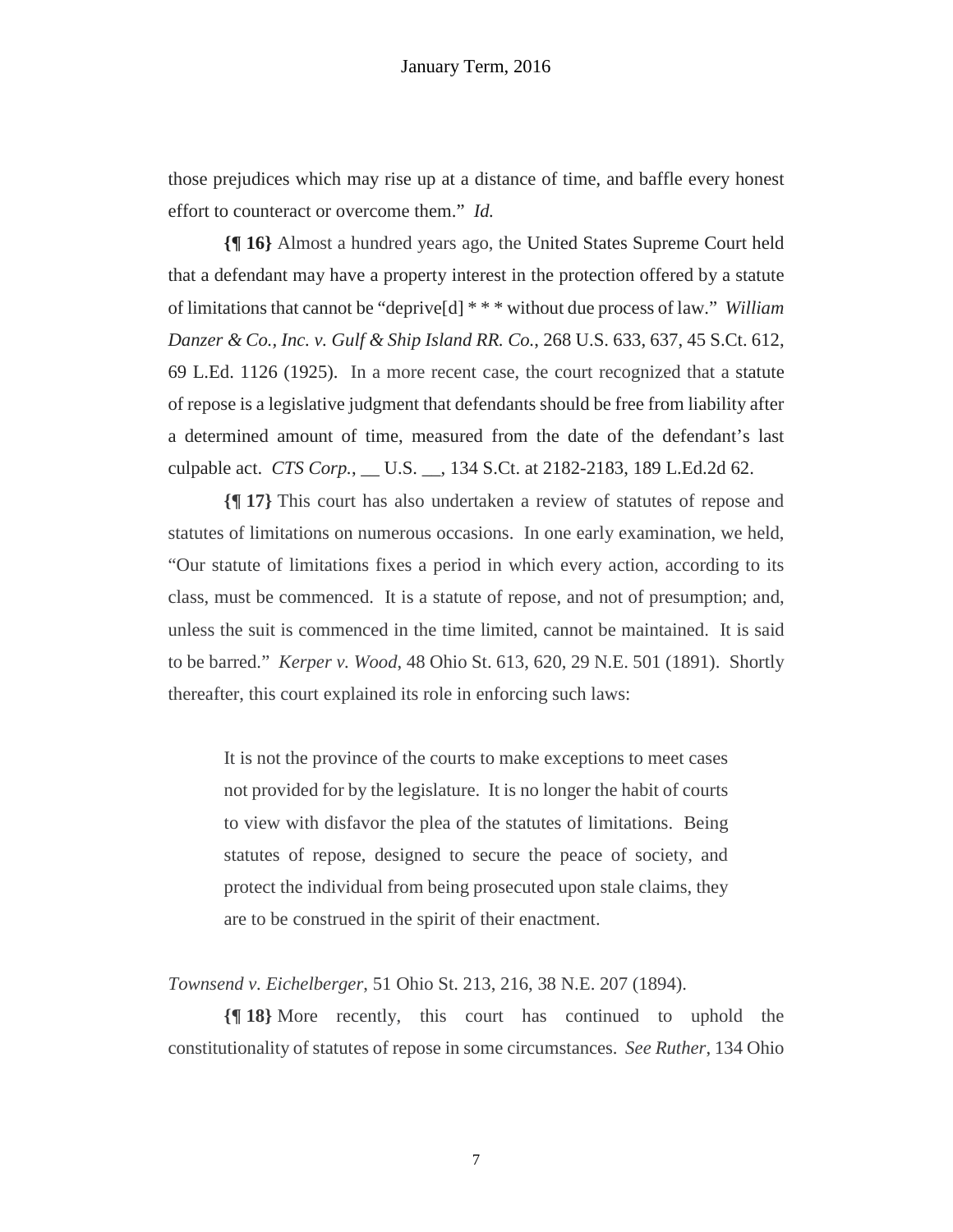St.3d 408, 2012-Ohio-5686, 983 N.E.2d 291, syllabus; *Groch v. Gen. Motors Corp.*, 117 Ohio St.3d 192, 2008-Ohio-546, 883 N.E.2d 377, paragraph two of the syllabus; *Opalko v. Marymount Hosp., Inc.*, 9 Ohio St.3d 63, 65, 458 N.E.2d 847 (1984). Specifically, we have recognized that statutes of repose do not automatically violate the Ohio Constitution's right-to-remedy provision, Article I, Section 16, because that right " 'applies only to existing, vested rights, and it is state law which determines what injuries are recognized and what remedies are available.' " *Groch* at ¶ 150, quoting *Sedar v. Knowlton Constr. Co.*, 49 Ohio St.3d 193, 202, 551 N.E.2d 938 (1990). And we, like the United States Supreme Court, have respected the public-policy choices embodied in statutes of repose:

Many policy reasons support this legislation. Just as a plaintiff is entitled to a meaningful time and opportunity to pursue a claim, a defendant is entitled to a reasonable time after which he or she can be assured that a defense will not have to be mounted for actions occurring years before. The statute of repose exists to give medical providers certainty with respect to the time within which a claim can be brought and a time after which they may be free from the fear of litigation.

 Forcing medical providers to defend against medical claims that occurred 10, 20, or 50 years before presents a host of litigation concerns, including the risk that evidence is unavailable through the death or unknown whereabouts of witnesses, the possibility that pertinent documents were not retained, the likelihood that evidence would be untrustworthy due to faded memories, the potential that technology may have changed to create a different and more stringent standard of care not applicable to the earlier time, the risk that the medical providers' financial circumstances may have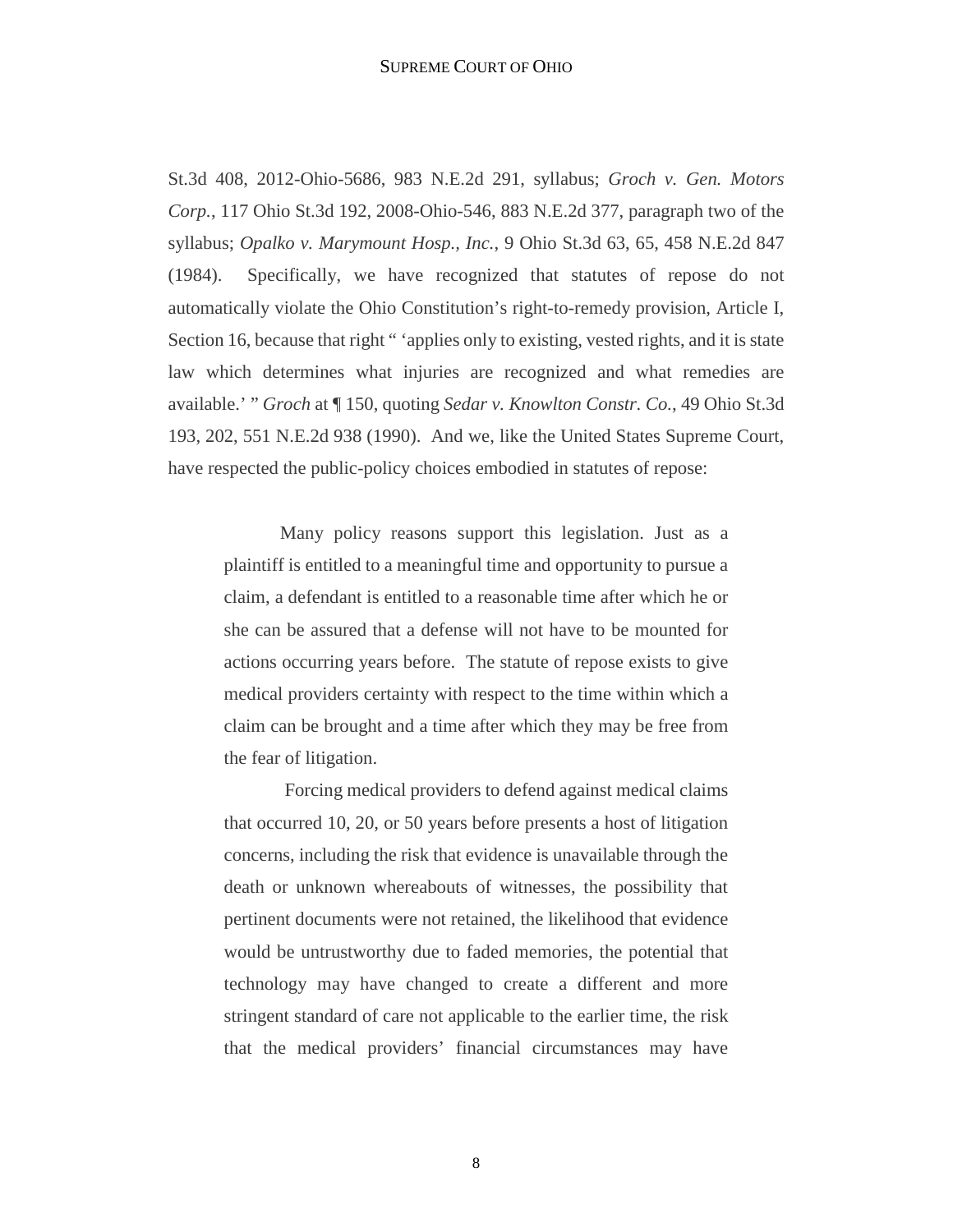changed—i.e., that practitioners have retired and no longer carry liability insurance, the possibility that a practitioner's insurer has become insolvent, and the risk that the institutional medical provider may have closed.

Responding to these concerns, the General Assembly made a policy decision to grant Ohio medical providers the right to be free from litigation based on alleged acts of medical negligence occurring outside a specified time period.

*Ruther*, 134 Ohio St.3d 408, 2012-Ohio-5686, 983 N.E.2d 291, ¶ 19-21.

**{¶ 19}** Therefore, this court and the United States Supreme Court agree that statutes of repose are to be read as enacted and not with an intent to circumvent legislatively imposed time limitations. While mindful of Ohioans' constitutional right to a remedy, we undertake our review cognizant that a statute of repose is not an unjust and discreditable defense but rather, a law designed to secure fairness to all parties.

## *Ohio's Medical-Malpractice Statute of Repose*

**{¶ 20}** The Clinic asks us to apply Ohio's medical-malpractice statute of repose to the Antoons' claim, which accrued and vested within the four-year statute-of-repose period. "The paramount goal in the interpretation or construction of a statute is to ascertain and give effect to the legislature's intent in enacting the statute." *Brooks v. Ohio State Univ.*, 111 Ohio App.3d 342, 349, 676 N.E.2d 162 (10th Dist.1996). To determine legislative intent, we must first examine the plain language of the statute. *State ex rel. Burrows v. Indus. Comm.*, 78 Ohio St.3d 78, 81, 676 N.E.2d 519 (1997). "[W]e must apply a statute as it is written when its meaning is unambiguous and definite." *Portage Cty. Bd. of Commrs. v. Akron*, 109 Ohio St.3d 106, 2006-Ohio-954, 846 N.E.2d 478, ¶ 52, citing *State ex rel. Savarese v. Buckeye Local School Dist. Bd. of Edn.*, 74 Ohio St.3d 543, 545, 660 N.E.2d 463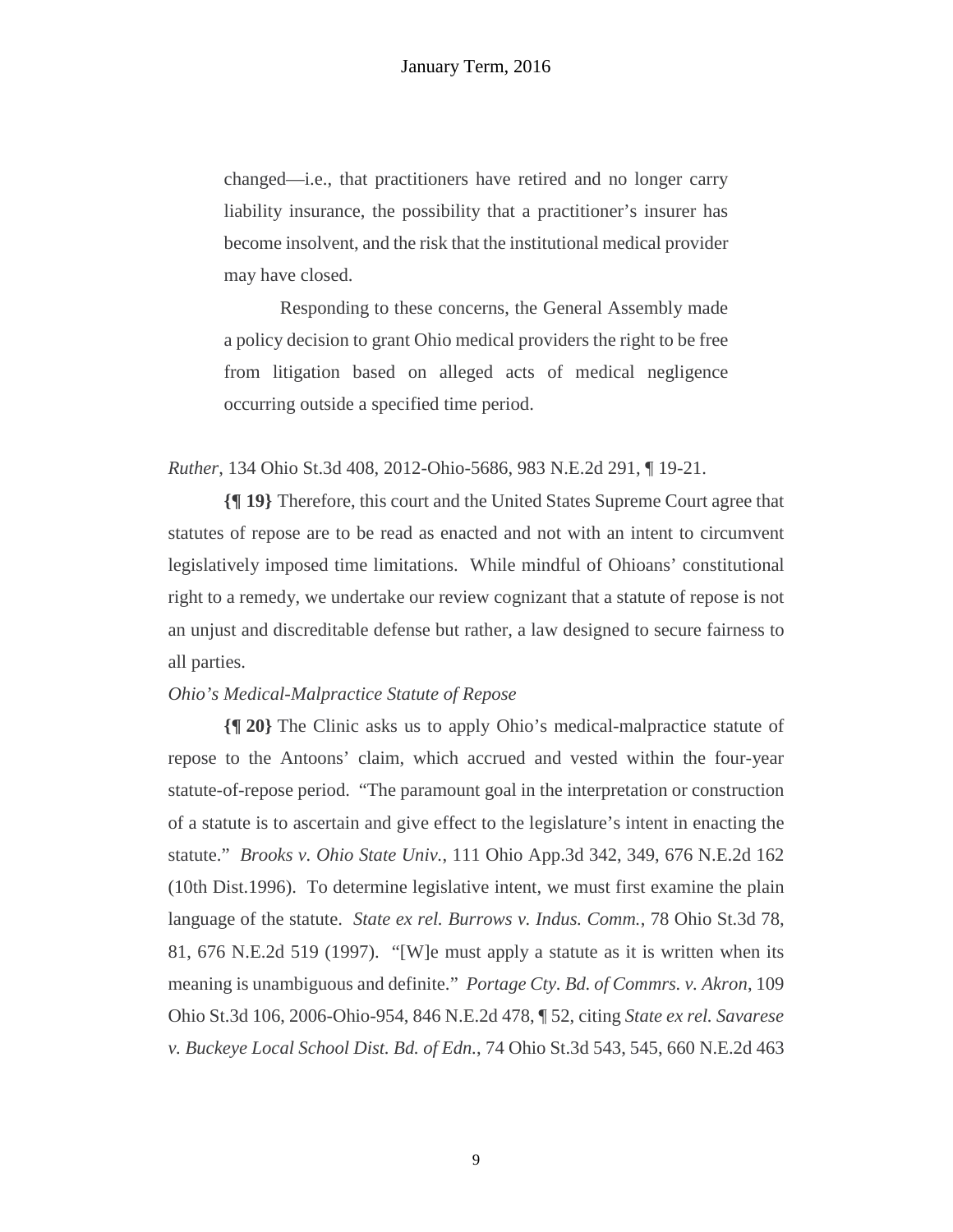(1996). "An unambiguous statute must be applied in a manner consistent with the plain meaning of the statutory language \* \* \*." *Burrows* at 81.

**{¶ 21}** R.C. 2305.113(C) provides that the time for bringing a medicalmalpractice complaint has an absolute limit:

(1) No action upon a medical, dental, optometric, or chiropractic claim shall be commenced more than four years after the occurrence of the act or omission constituting the alleged basis of the medical, dental, optometric, or chiropractic claim.

(2) If an action upon a medical, dental, optometric, or chiropractic claim is not commenced within four years after the occurrence of the act or omission constituting the alleged basis of the medical, dental, optometric, or chiropractic claim, then, any action upon that claim is barred.

**{¶ 22}** In *Ruther*, we held that R.C. 2305.113(C) is "a true statute of repose." 134 Ohio St.3d 408, 2012-Ohio-5686, 983 N.E.2d 291, ¶ 18. We explained that "[t]he statute of repose exists to give medical providers certainty with respect to the time within which a claim can be brought and a time after which they may be free from the fear of litigation," *id.* at ¶ 19, and emphasized that "if the General Assembly cannot legislate a statute of repose, medical providers are left with the possibility of unlimited liability indefinitely," *id.* at ¶ 29.

**{¶ 23}** Today, we affirm that R.C. 2305.113(C) is a statute of repose because the time for bringing a suit under the section begins running from the occurrence of the act or omission constituting the alleged basis of the claim. And we find that the plain language of the statute is clear, unambiguous, and means what it says. If a lawsuit bringing a medical, dental, optometric, or chiropractic claim is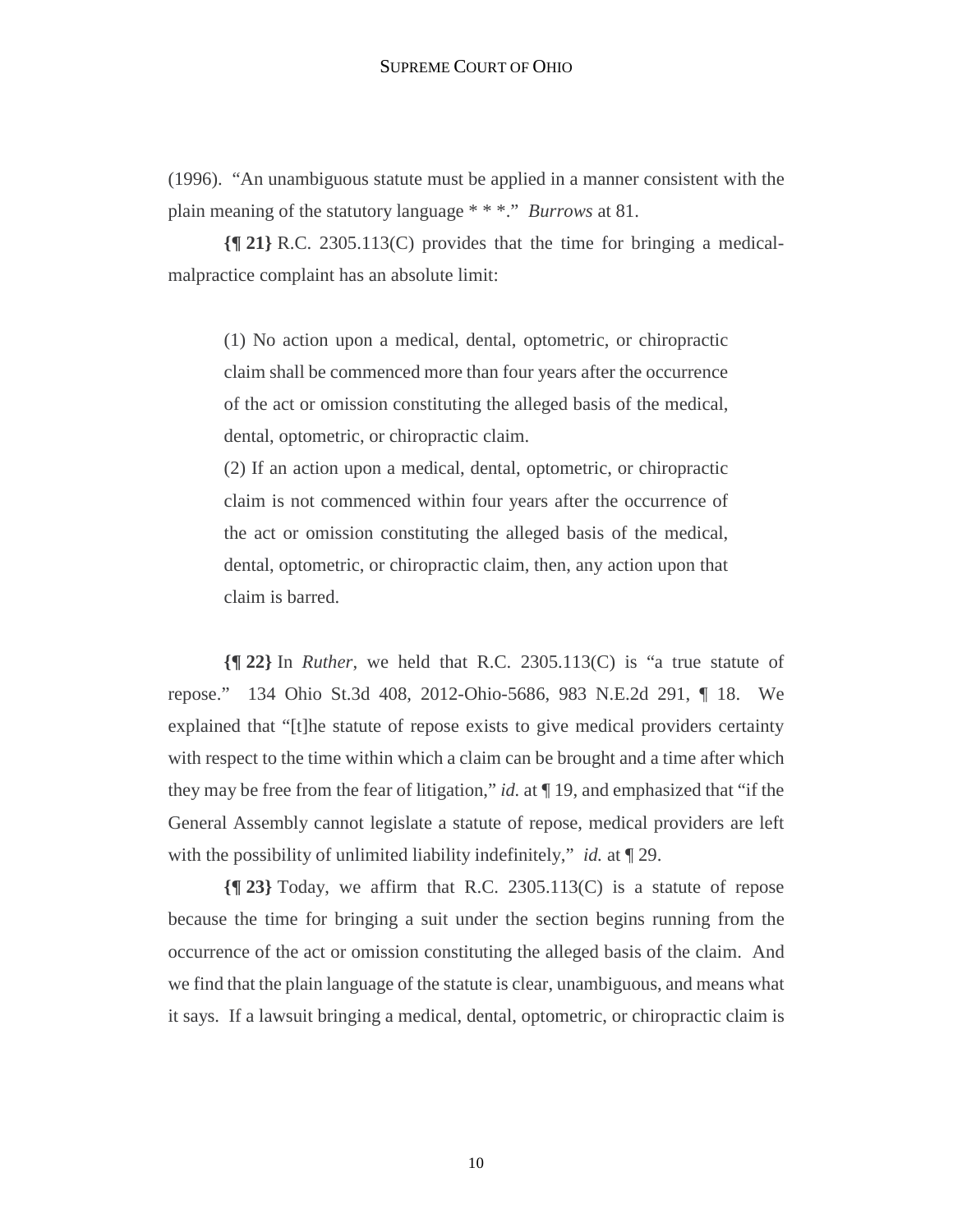not commenced within four years after the occurrence of the act or omission constituting the basis for the claim, then any action on that claim is barred.

**{¶ 24}** We reject the Antoons' assertion that filing then dismissing a claim will indefinitely suspend the statute of repose by "commencing" the suit on the date of the first filing. The law is clear that once a complaint has been dismissed without prejudice, legally, that action is deemed to never have existed. *DeVille Photography, Inc. v. Bowers*, 169 Ohio St. 267, 272, 159 N.E.2d 443 (1959). Accordingly, in this case, no action on the medical-malpractice claims "commenced" until the second state-court complaint was filed in November 2013. By that time, more than four years had passed since the act or omission constituting the alleged basis of the medical claim. Because the action was plainly commenced outside the four-year statute-of-repose period, the trial court correctly granted the Clinic's motion to dismiss.

## *Distinguishing* Ruther

**{¶ 25}** The appellate court cited *Ruther* in holding that because the Antoons' malpractice claim had vested, the timeliness of either complaint depends on "the statute of limitations and any tolling provisions." 2015-Ohio-421, ¶ 10. The Antoons similarly quoted *Ruther*'s holding that the "medical-malpractice statute of repose found in R.C. 2305.113(C) does not extinguish a vested right and thus does not violate the Ohio Constitution, Article I, Section 16," *Ruther*, 134 Ohio St.3d 408, 2012-Ohio-5686, 983 N.E.2d 291, at syllabus, to support their argument that this court must necessarily overturn that case in order to find that the statute can extinguish a vested right. Not so.

**{¶ 26}** Both the Antoons in their argument and the Eighth District Court of Appeals in its analysis rely on an impermissibly narrow reading of *Ruther*. The circumstance in *Ruther*, involving an unvested cause of action, was central to our holding in that case. The appellant in *Ruther* had made an as-applied constitutional challenge to R.C. 2305.113(C) regarding a claim that had not vested before the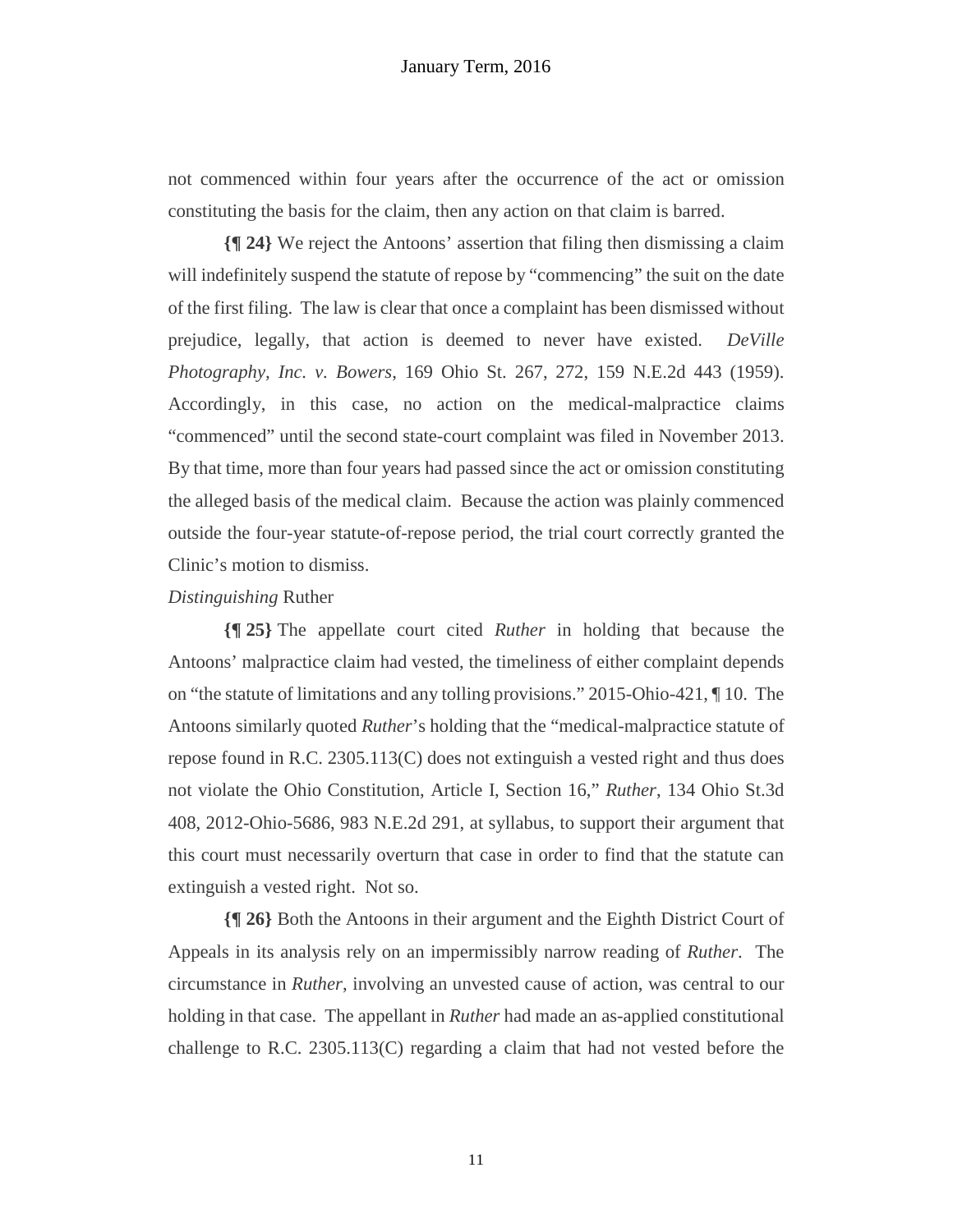expiration of the statute of repose. In that circumstance, it was reasonable for the court to refer to the statute as "not extinguish[ing] a vested right." *Ruther* at syllabus. The facts in the Antoons' case are materially divergent from those presented in *Ruther*, and while today we clarify *Ruther*, our holding in this case is consistent with our holdings therein, concluding that the statute of repose does not violate the Ohio Constitution: "A plain reading of Article I, Section 16 reveals that it does not provide for remedies without limitation \* \* \*. [T]he right-to-remedy clause provides that the court shall be open for those to seek remedy 'by *due course of law*.' (Emphasis added.) Article I, Section 16 does not prevent the General Assembly from defining a cause of action." *Id.* at ¶ 12. We observed, "[T]he General Assembly has the right to  $** * place[e]$  a time limit after which an injury is no longer a legal injury." *Id.* at ¶ 14. These holdings support the constitutionality of the medical-malpractice statute of repose and our determination that our holding today does not conflict with *Ruther*. Because consideration of a vested claim was not before us in *Ruther*, our discussion of vested causes of action was made solely in the context of addressing a claim that accrued *after* the statute of repose had expired. That is not the situation here.

# *The Antoons' Constitutional Challenge*

**{¶ 27}** Relying on *Ruther*'s syllabus, the Antoons assert that if R.C. 2305.113(C) extinguishes a vested right, then it violates the Ohio Constitution's right to remedy. The right-to-remedy clause provides, "All courts shall be open, and every person, for an injury done him in his land, goods, person, or reputation, shall have remedy by due course of law  $* * *$ ." Article 1, Section 16, Ohio Constitution. It is well settled that "there is no property or vested right in any of the rules of the common law," so a vested right to a remedy devolves only from the legislature. *Leis v. Cleveland Ry. Co.*, 101 Ohio St. 162, 128 N.E. 73 (1920), syllabus. Consequently, the right to a remedy protects only those causes of action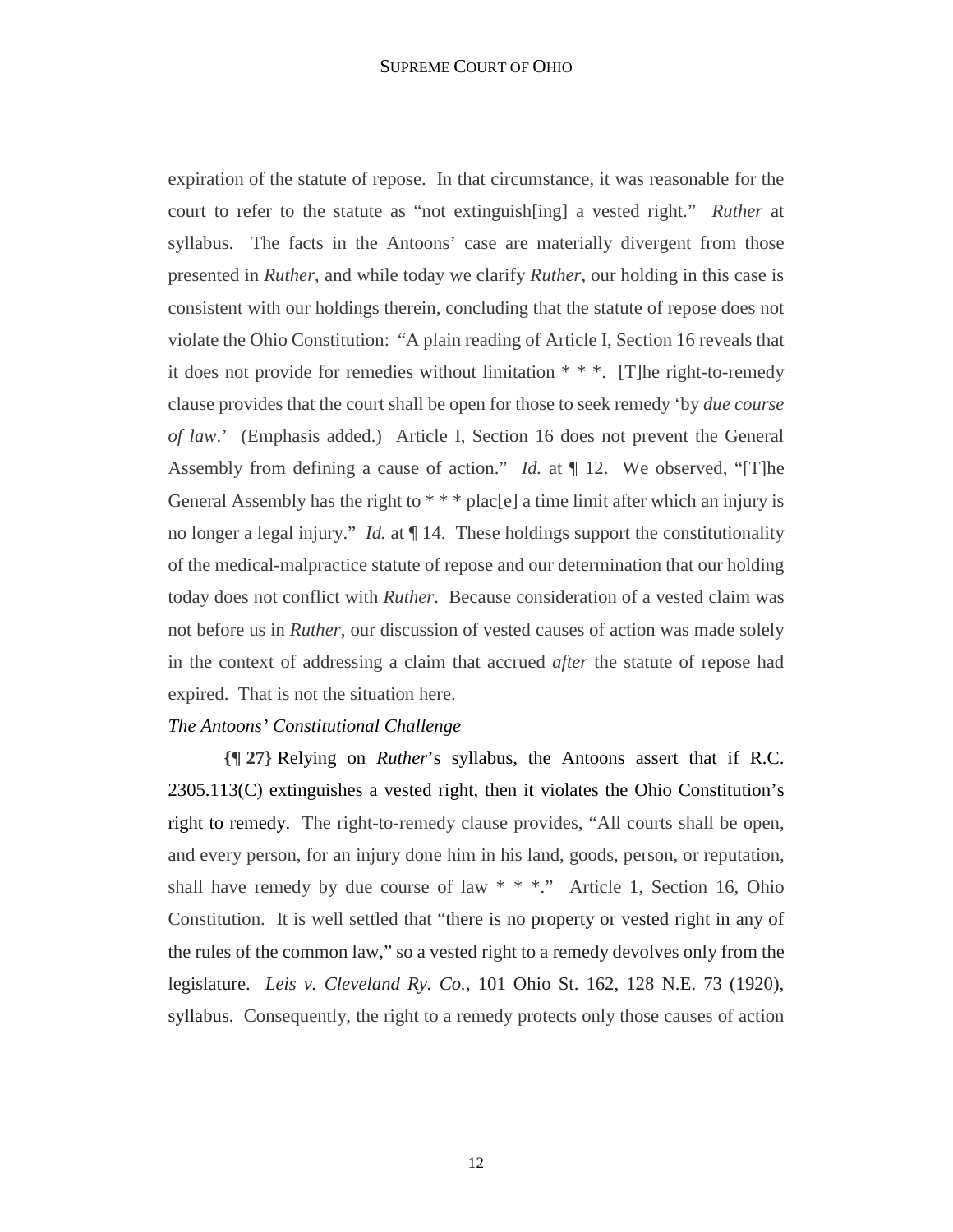that the General Assembly identifies and for the period of time it determines. *Ruther*, 134 Ohio St.3d 408, 2012-Ohio-5686, 983 N.E.2d 291, at ¶ 12.

**{¶ 28}** A medical-malpractice claim vests "when a patient discovers or in the exercise of reasonable care and diligence should have discovered the resulting injury." *Ruther* at ¶ 17. This court has defined a vested right as one that is "fixed, settled, absolute, and not contingent upon anything." *Rehor v. Case W. Res. Univ.*, 43 Ohio St.2d 224, 229, 331 N.E.2d 416 (1975). But this court has, in multiple cases, recognized that a party need not be granted an unlimited amount of time to bring a vested cause of action, but must receive only a "reasonable" amount of time in order for a law to pass constitutional muster. *Taylor v. First Resolution Invest. Corp.*, \_\_ Ohio St.3d \_\_, 2016-Ohio-3444, \_\_ N.E.3d \_\_, ¶ 57; *Oaktree Condominium Assn., Inc. v. Hallmark Bldg. Co.*, 139 Ohio St.3d 264, 2014-Ohio-1937, 11 N.E.3d 266, ¶ 1; *Cook v. Matvejs*, 56 Ohio St.2d 234, 237, 383 N.E.2d 601 (1978). *See also Gregory v. Flowers*, 32 Ohio St.2d 48, 54, 290 N.E.2d 181 (1972) ("On the theory that a right to sue once existing becomes a vested right, and cannot be taken away altogether, it does not conclusively follow that the time within which the right may be asserted and maintained may not be limited to a shorter period than that which prevailed at the time the right arose, provided such limitation still leaves the claimant a reasonable time within which to enforce the right").

**{¶ 29}** For the statute to be constitutional, the General Assembly must have a rational basis for determining the period of time during which a party may bring suit based on a vested cause of action. *Ruther* at ¶ 21. The presumption in favor of constitutionality is strong. "[E]nactments of the General Assembly [are] constitutional unless such enactments are clearly unconstitutional beyond a reasonable doubt." *State ex rel. Dickman v. Defenbacher*, 164 Ohio St. 142, 147, 128 N.E.2d 59 (1955). The statute here, in compliance with the right-to-remedy clause, does not "completely foreclose a cause of action for injured plaintiffs or otherwise eliminate their ability to receive a meaningful remedy." *Flagstar Bank,*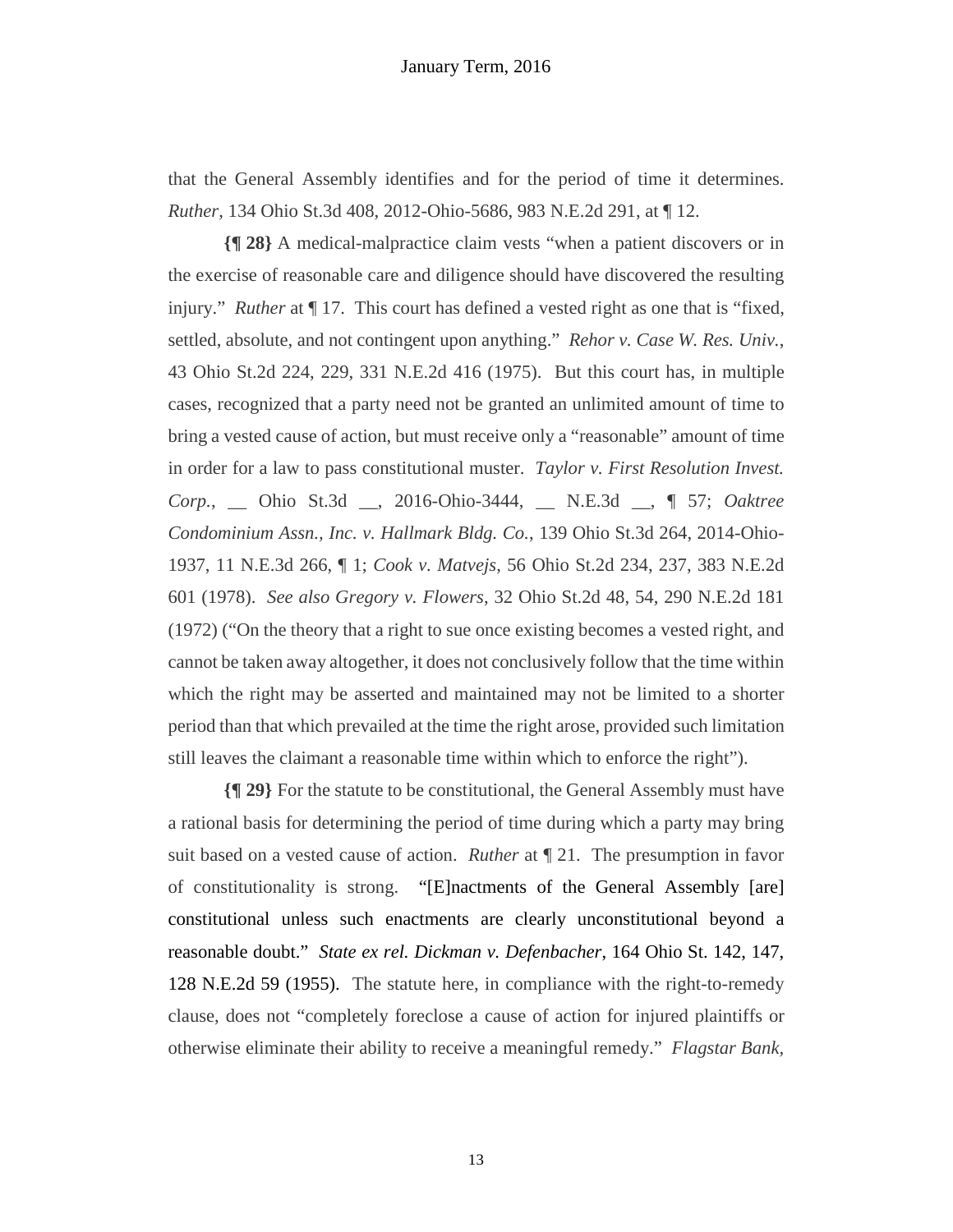*F.S.B. v. Airline Union's Mtge. Co.*, 128 Ohio St.3d 529, 2011-Ohio-1961, 947 N.E.2d 672, ¶ 29. Accordingly, R.C. 2305.113(C) is constitutional both when it extinguishes a vested and a nonvested cause of action.

*Ohio's Saving Statute and 28 U.S.C. 1367* 

1

**{¶ 30}** We do not decide today whether Ohio's saving statute, R.C. 2305.19, or the federal tolling statute, 28 U.S.C. 1367, properly invoked, may allow actions to survive beyond expiration of the statute of repose.

**{¶ 31}** The Ohio saving statute applies only if a party files a substantially similar action within one year of the dismissal without prejudice. *Children's Hosp. v. Ohio Dept. of Pub. Welfare*, 69 Ohio St.2d 523, 525, 433 N.E.2d 187 (1982) ("The savings statute applies when the original suit and the new action are substantially the same"); R.C. 2305.19(A). In this case, although the federal qui tam action was filed approximately seven months after the state claim was dismissed, it was pleaded solely as a qui tam action and included more than a dozen additional parties. Moreover, as the Antoons acknowledge, the complaints filed in federal court did not expressly assert malpractice claims. Therefore, they were not "substantially the same" as the state-court action, and the saving statute is inapplicable.

**{¶ 32}** The federal tolling statute that the Antoons seek to invoke applies only to state-law claims over which a federal court has exercised supplemental jurisdiction. 28 U.S.C. 1367. In the Antoons' case, the federal court declined to exercise supplemental jurisdiction over the malpractice claims asserted in the proposed second amended complaint. Therefore, the medical-malpractice claims were never "pending" in federal court, so the tolling statute is also inapplicable. $3$ 28 U.S.C. 1367.

<sup>3</sup> The Antoons' reference to *Singleton v. Pittsburgh Bd. of Edn.*, W.D.Pa. No. 2:11-cv-1431, 2012 WL 4068381 (Aug. 24, 2012), is unavailing. In that case, the federal magistrate recommended dismissal of all claims against a certain defendant, including state claims, but those claims were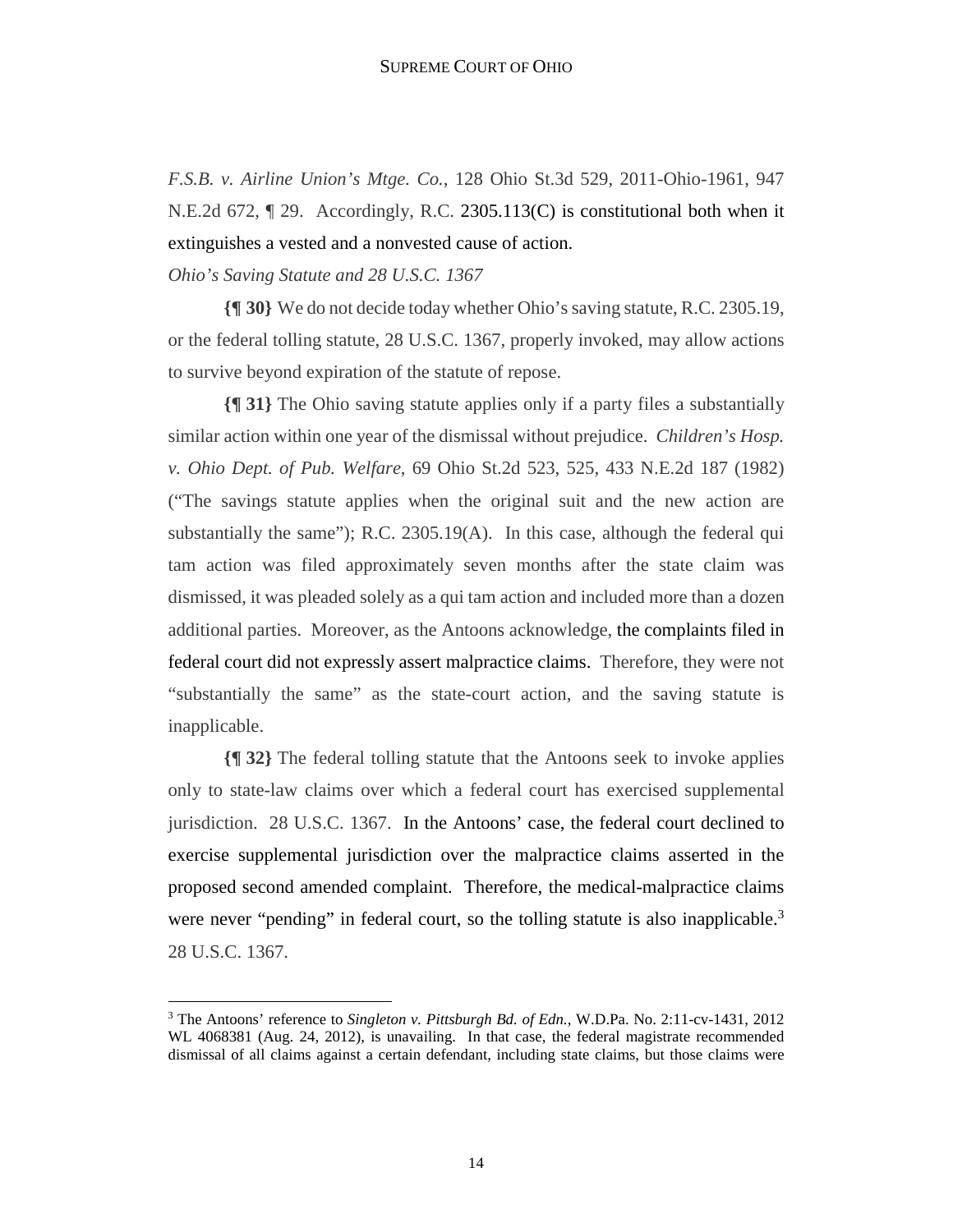## **CONCLUSION**

**{¶ 33}** Our role in reviewing a statute is not to express agreement or disagreement with the public policy that led to its enactment. "The only judicial inquiry into the constitutionality of a statute involves the question of legislative power, not legislative wisdom." *State ex rel. Bowman v. Allen Cty. Bd. of Commrs*., 124 Ohio St. 174, 196, 177 N.E. 271 (1931).

**{¶ 34}** We hold that Ohio's medical-malpractice statute of repose, R.C. 2305.113(C), is constitutional even to the extent that it prohibits bringing suit on a cause of action that has vested. Significant public-policy considerations support granting repose to defendants, and the General Assembly has determined that four years is a reasonable length of time to bring a medical-malpractice claim.

**{¶ 35}** Accordingly, R.C. 2305.113(C) is a true statute of repose that applies to both vested and nonvested claims. The Antoons brought their accrued claims more than four years after the alleged malpractice; the claims were therefore barred by the statute of repose. We reverse the judgment of the court of appeals and remand the cause to the trial court to enter judgment for the Clinic.

Judgment reversed,

and cause remanded.

O'DONNELL, LANZINGER, KENNEDY, and FRENCH, JJ., concur. PFEIFER, J., concurs in judgment only, with an opinion. O'NEILL, J., not participating.

**.** 

\_\_\_\_\_\_\_\_\_\_\_\_\_\_\_\_\_

actually pending before the court prior to dismissal. *Id.* at \*12-14. Here, because the district court denied the Antoons leave to amend their complaint a second time and the medical-malpractice claims were not raised in the original or first amended complaints, the federal court never had supplemental jurisdiction over those claims.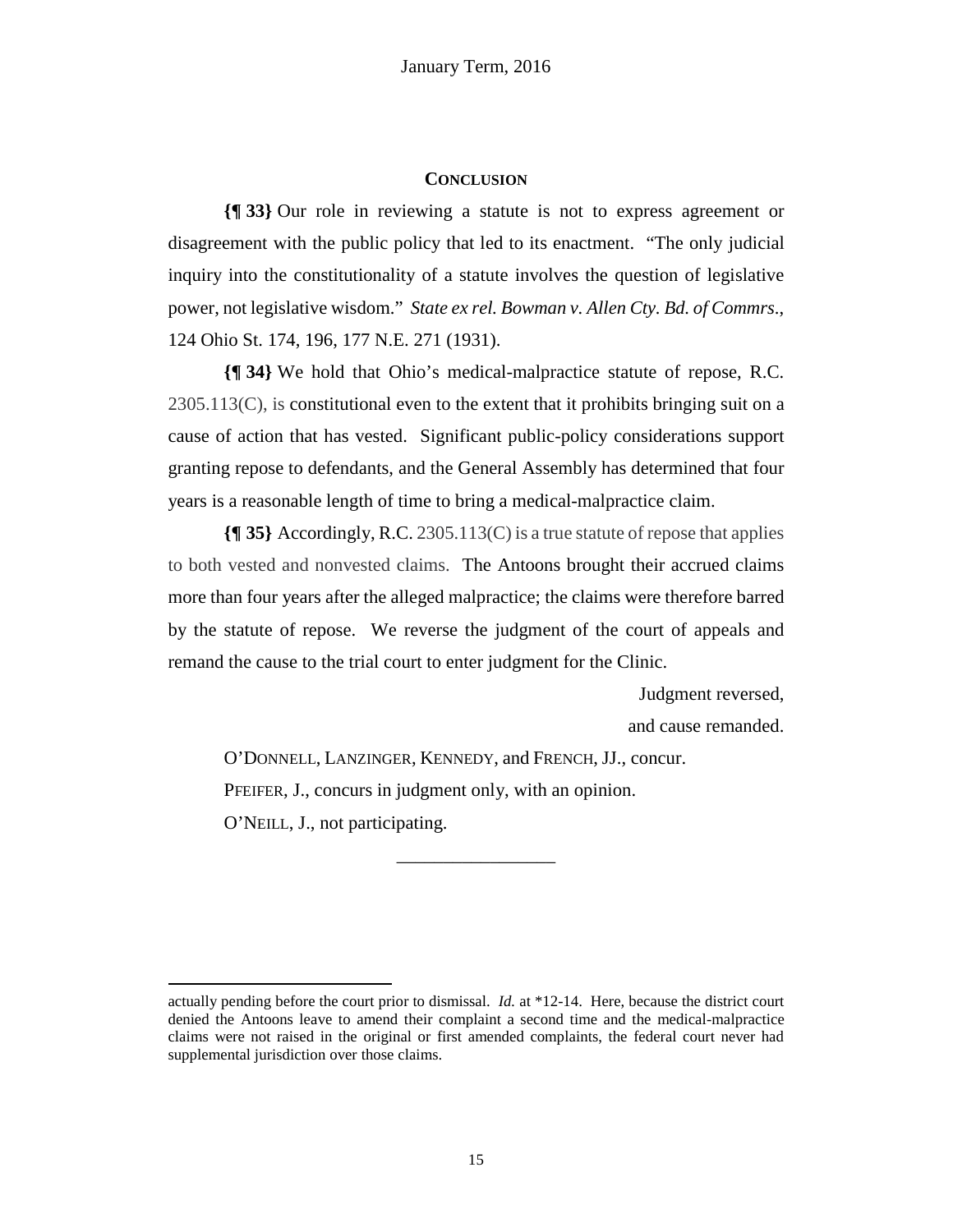# **PFEIFER, J., concurring in judgment only.**

**{¶ 36}** All the glories of statutes of repose as described by the majority opinion point in one direction: toward protecting people who harm the despised proletariat, who are daring to remedy the wrong done them. Our original Constitution took a different stance. Even before Ohio's statehood, the Constitutional Convention of 1802 guaranteed the right to a remedy for the portion of the Northwest Territory that would become Ohio. Article VIII, Section 7, Constitution of 1802. Phillips, *The Constitutional Right to a Remedy*, 78 N.Y.U.L.Rev. 1309, 1316 (2003), fn. 30. *See also E.W. Scripps Co. v. Fulton*, 100 Ohio App.157, 171, 125 N.E.2d 896 (8th Dist. 1955) (Hurd, J., concurring). Today, Article I, Section 16 of the Ohio Constitution still guarantees that "every person, for an injury done him \* \* \* shall have remedy by due course of law." What once was a mighty constitutional oak is left to wither and die at the whim of the General Assembly.

**{¶ 37}** This case is quite simple. The complaint was filed too late by pro se plaintiffs. They attempted to avail themselves of Ohio's saving statute, R.C.  $2305.19(A)$ , but that attempt was ill considered because the federal action relied upon did not allege medical malpractice or seek damages. We should have reversed the judgment of the court of appeals summarily and the story should have ended. Alas, this court saw an opportunity to further assault the fundamental constitutional right to a remedy.

**{¶ 38}** The majority opinion lauds statutes of repose for having "a long history in Western legal tradition." Majority opinion at  $\P$  13. Fair enough—so did slavery.

**{¶ 39}** Access to courts and the opportunity to redress a wrong have long been sacrosanct in Ohio. *See* Article VIII, Section 7, Ohio Constitution of 1802, and Article I, Section 16, Ohio Constitution of 1851. These constitutional rights have been under assault for decades**—**since at least the 1970s, when the General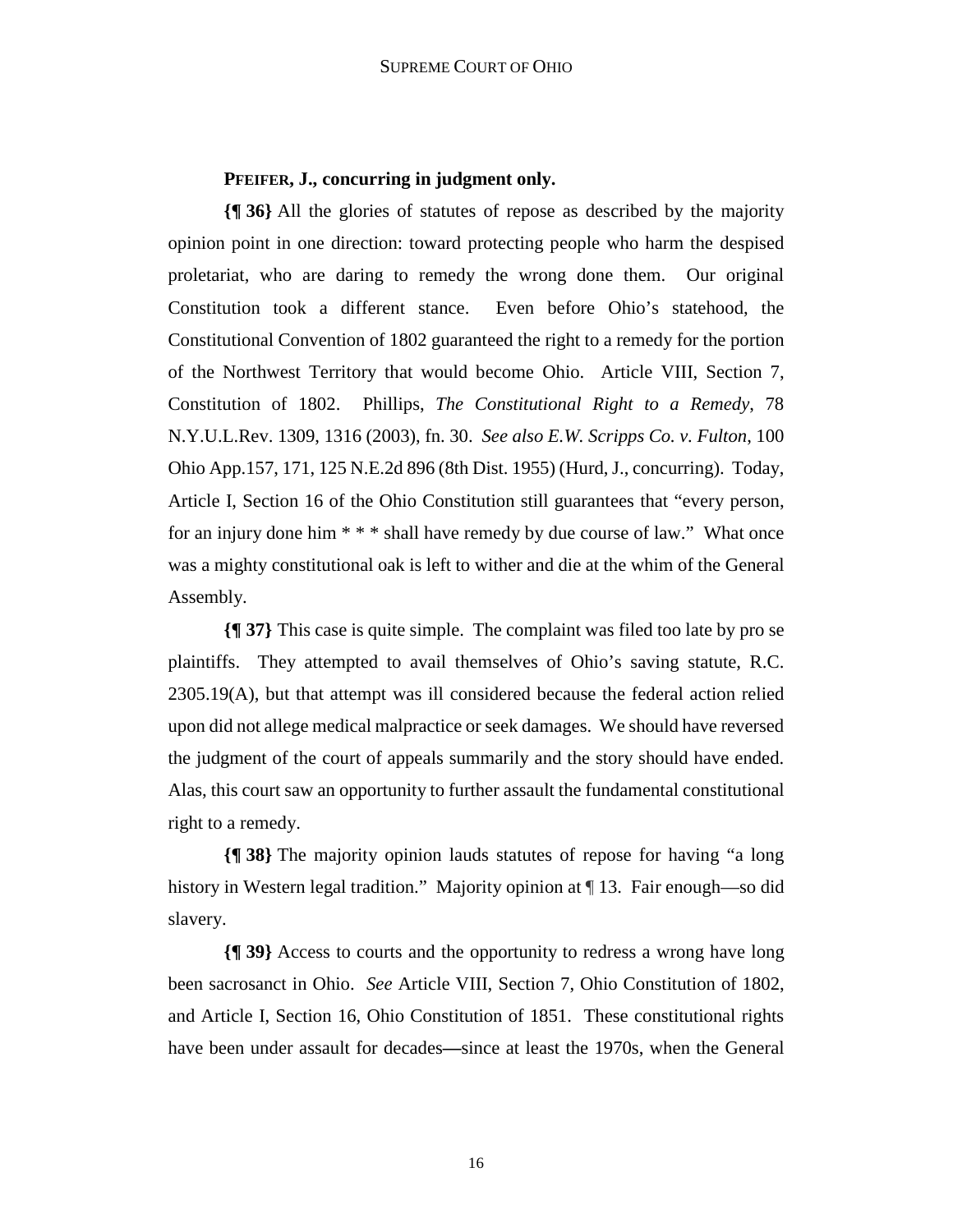Assembly enacted former R.C. 2305.11, 1975 Am.Sub.H.B. No. 682, 136 Ohio Laws, Part II, 2809, 2810-2811. This statute prohibited minors from bringing medical-malpractice claims more than four years after the negligent act occurred, even if they had not yet reached the age at which the law allowed them to bring suit. *Mominee v. Scherbarth*, 28 Ohio St.3d 270, 273, 503 N.E.2d 717 (1986).

**{¶ 40}** *Mominee* involved a statute of repose, like today's case. In that case, this court rightly concluded that the Ohio Constitution as ratified by the people of Ohio trumped a contrary statute. *Id.* at syllabus. The court today allows the statute of repose to swallow the right-to-a-remedy clause. This should not surprise anyone who has been paying attention. The previously inviolate right to a jury trial of Article VIII, Section 8 of the Ohio Constitution of 1802, now part of Article I, Section 5 of the Ohio Constitution, has likewise been eviscerated. *See Arbino v. Johnson & Johnson*, 116 Ohio St.3d 468, 2007-Ohio-6948, 880 N.E.2d 420, ¶ 163-174 (Pfeifer, J., dissenting).

**{¶ 41}** *Mominee* was seminal and rightly repudiated a statute of repose. *Brennaman v. R.M.I. Co.*, 70 Ohio St.3d 460, 639 N.E.2d 425 (1994), paragraph two of the syllabus, also repudiated a statute of repose. So did *State ex rel. Ohio Academy of Trial Lawyers v. Sheward*, 86 Ohio St.3d 451, 475-476, 715 N.E.2d 1062 (1999). These cases remain good law or, in any event, they have not been overruled. Nevertheless, the court today rebukes the holdings and reasoning of these cases without so much as a passing reference.

**{¶ 42}** I have written extensively about statutes of repose and how they undermine constitutional protections. *Groch v. Gen. Motors Corp*., 117 Ohio St.3d 192, 2008-Ohio-546, 883 N.E.2d 377, ¶ 227-246 (Pfeifer, J., concurring in part and dissenting part). Instead of restating the obvious, I have decided to quote extensively from *Mominee*. That case is so relevant in substance and significance that despite having been written 30 years ago, the concurring opinion still resonates: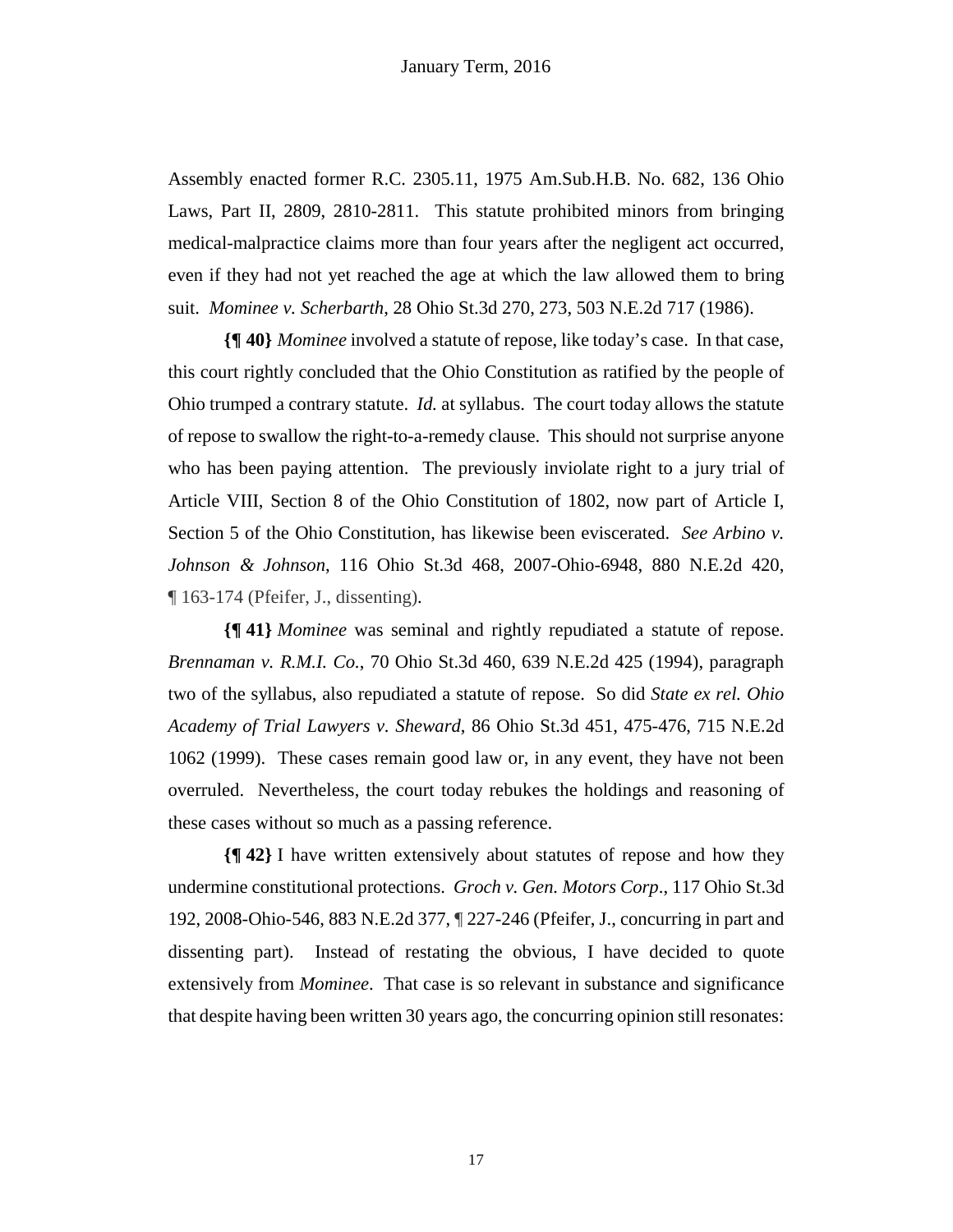## SUPREME COURT OF OHIO

Section 16, Article I of the Ohio Constitution states: "[a]ll courts shall be open, and every person, for an injury done him in his land, goods, person, or reputation, shall have remedy by due course of law \* \* \*."

Having roots in the Magna Carta, "access to the courts" provisions, found in many state constitutions, were designed to place some limitation on governmental power. As early as 1882 in *Lafferty v. Shinn* (1882), 38 Ohio St. 46, 48, this court said "[t]hat 'all courts shall be open, and every person for an injury done him in his lands, goods, person or reputation, shall have remedy by due course of law,' is ordained in the constitution (art. 1, § 16); *and it is not within the power of the legislature to abridge the period within which an existing right may be so asserted as that there shall not remain a reasonable time within which an action may be commenced.* \* \* \* " (Emphasis added.)

\* \* \*

The effect of a statute of repose, at least in the medical malpractice area, is to reduce the doctor's exposure to liability by granting to him immunity from suit after the limitations period has run. Such protection may be justified on strong claims of public policy, and, therefore, not constitutionally infirm under either the equal protection or due process clauses. See, generally, Redish, Legislative Response to the Medical Malpractice Insurance Crisis: Constitutional Implications (1977), 55 Tex.L.Rev. 759. The same would not hold true, however, when measured against the "accessto-the-courts" provision of Section 16, Article I of the Ohio Constitution.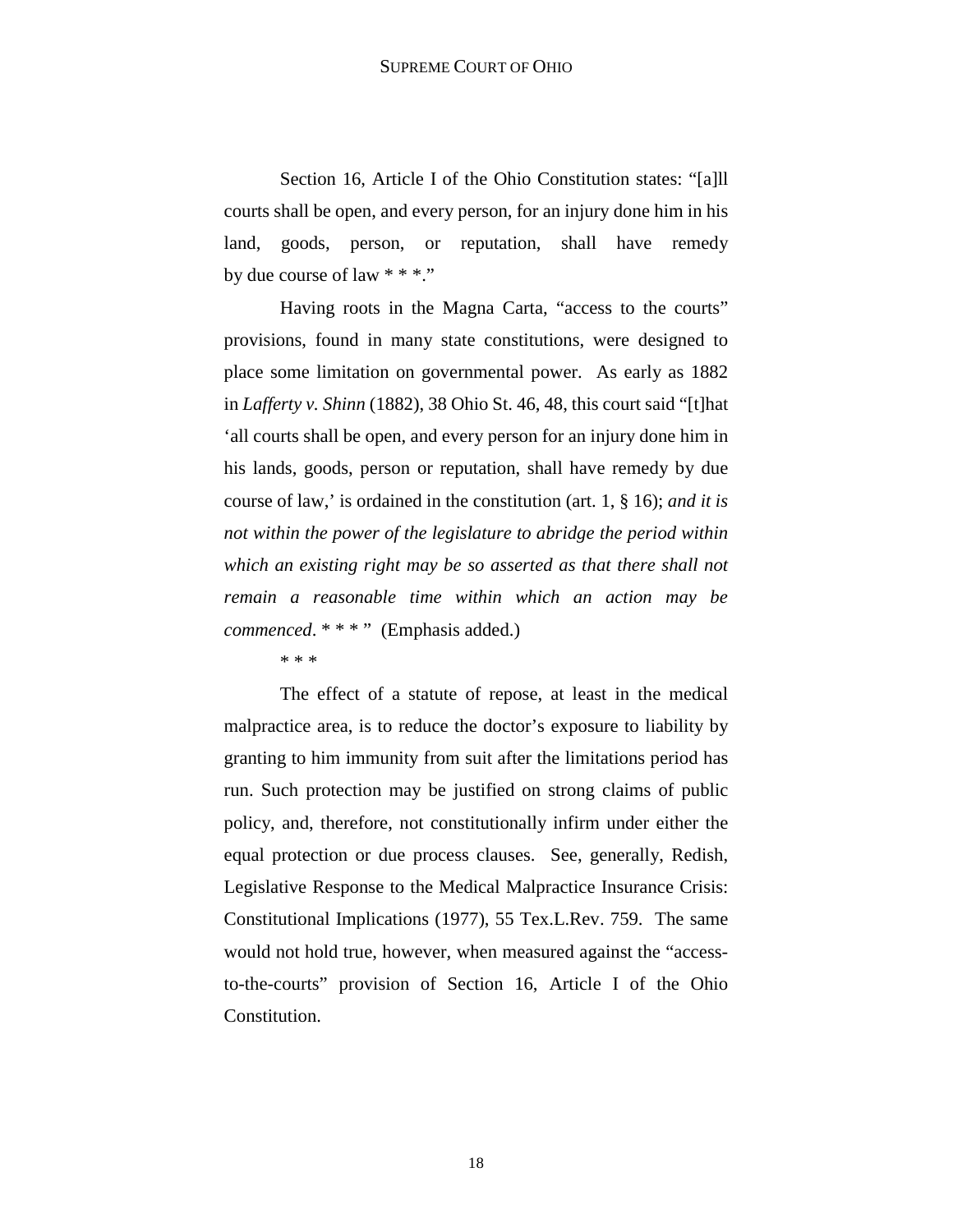It will be argued that in striking down this statute of repose, we will be usurping the prerogatives of the legislature and that no statute of limitations will be safe from our review. Nothing could be further from the truth. The establishment of time limitations on various causes of action is a policy matter within the particular purview and competence of the legislature, but any such legislation must fall if it interferes with a person's constitutionally guaranteed right of access to the courts when that person is asserting a right of action arising at common law.

The action for negligence, upon which today's medical malpractice actions are founded, was well-established in the common law (trespass of the case). Where a right or action existed at common law at the time the Constitution was adopted, that right is constitutionally protected, by the access-to-the-courts provision, from subsequent legislative action which abrogates or impairs that right without affording a reasonable substitute. See, generally, *Gentile v. Altermatt* (1975), 169 Conn. 267, 363 A.2d 1. Cf. *Haskins v. Bias* (1981), 2 Ohio App.3d 297, 441 N.E.2d 842. Thus, through the theory of "constitutional incorporation," one of construction, legislation which serves to abolish or severely impair common-law remedies existing at the time the Constitution was adopted is invalid unless a reasonable substitute is provided for the remedy which is lost. Conversely, where a party would not have had a right to bring an action at common law, either because no cause of action existed or because some bar prevented its assertion, the cause of action is not constitutionally incorporated by the adoption of the access-to-the-courts provision. If a party received a subsequent right of action, not recognized at common law, either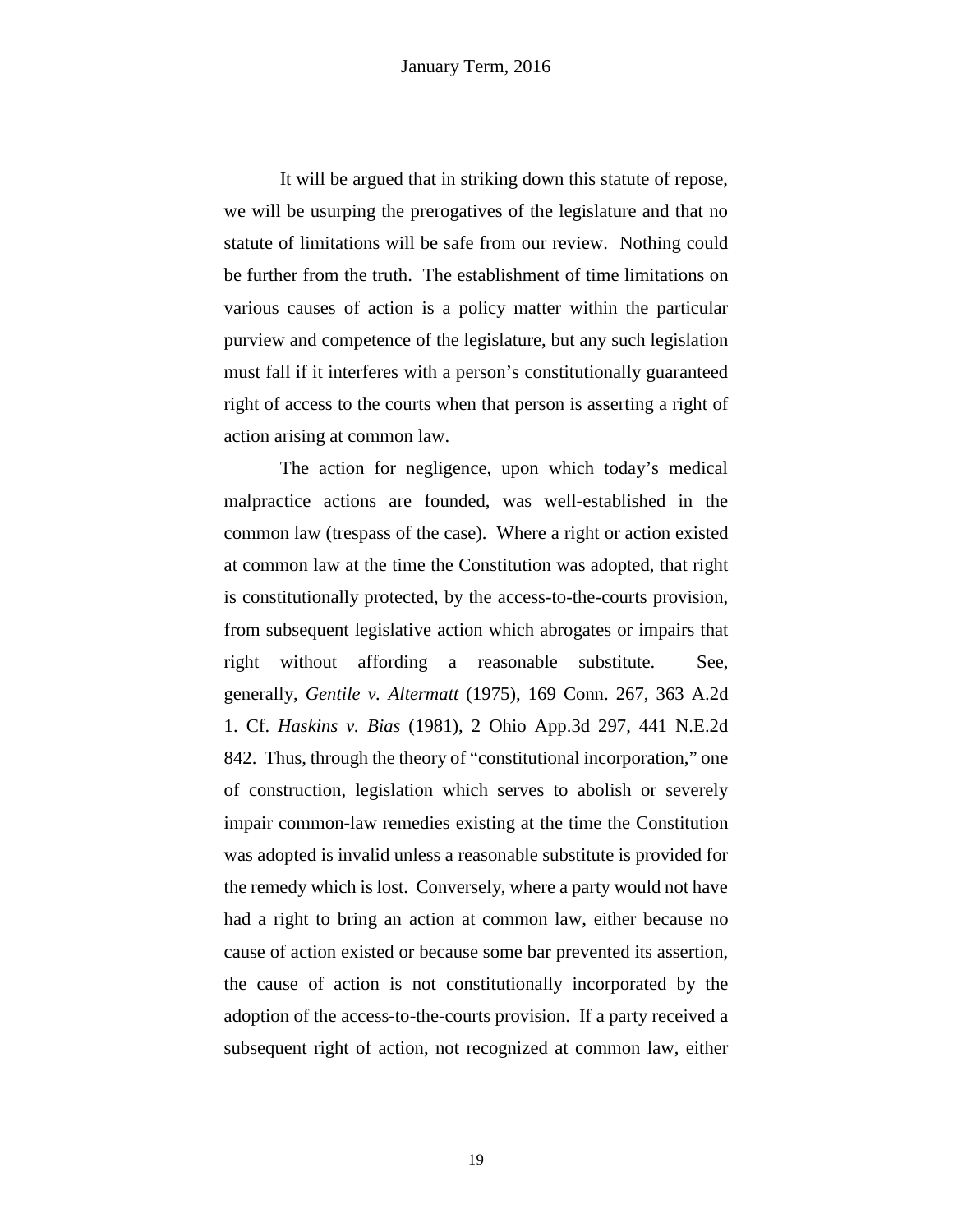through legislative enactment or judicial pronouncement, that right could properly be abrogated by the legislature even without affording a reasonable substitute. Any right of action created subsequent to the access-to-the-courts provision exists only as a matter of judicial or legislative grace and may be withdrawn at any time.

It is within this context that we must consider the statute of repose set forth in R.C. 2305.11(B). We have already seen that the statute provides for an *absolute* bar of a cause of action for medical malpractice after a four-year period of time has elapsed from the date of the *occurrence*—that is, the date on which the alleged malpractice took place. It can readily be seen that where the injury is not discovered within the prescriptive period, the effect of the repose is to abolish the party's right of action altogether. A person so situated is literally given no opportunity to bring his action because the right to proceed is obliterated before it even *accrues*. In actual effect, this abolition grants the negligent doctor an area of absolute immunity from suit at the expense of the patient's constitutionally guaranteed right to access to the courts. This is especially true of those suffering from some disability such as we have in the cases before us, to wit: not having reached the statutory age of an adult.

Since the bottom-line effect of this statute of repose, R.C. 2305.11(B), is to abolish a common-law right or action which existed at the time the Constitution was adopted, and since the legislature provided no reasonable alternative remedy or substitute for the one which it has abrogated, this court must hold that R.C. 2305.11(B) is violative of Section 16, Article I of the Ohio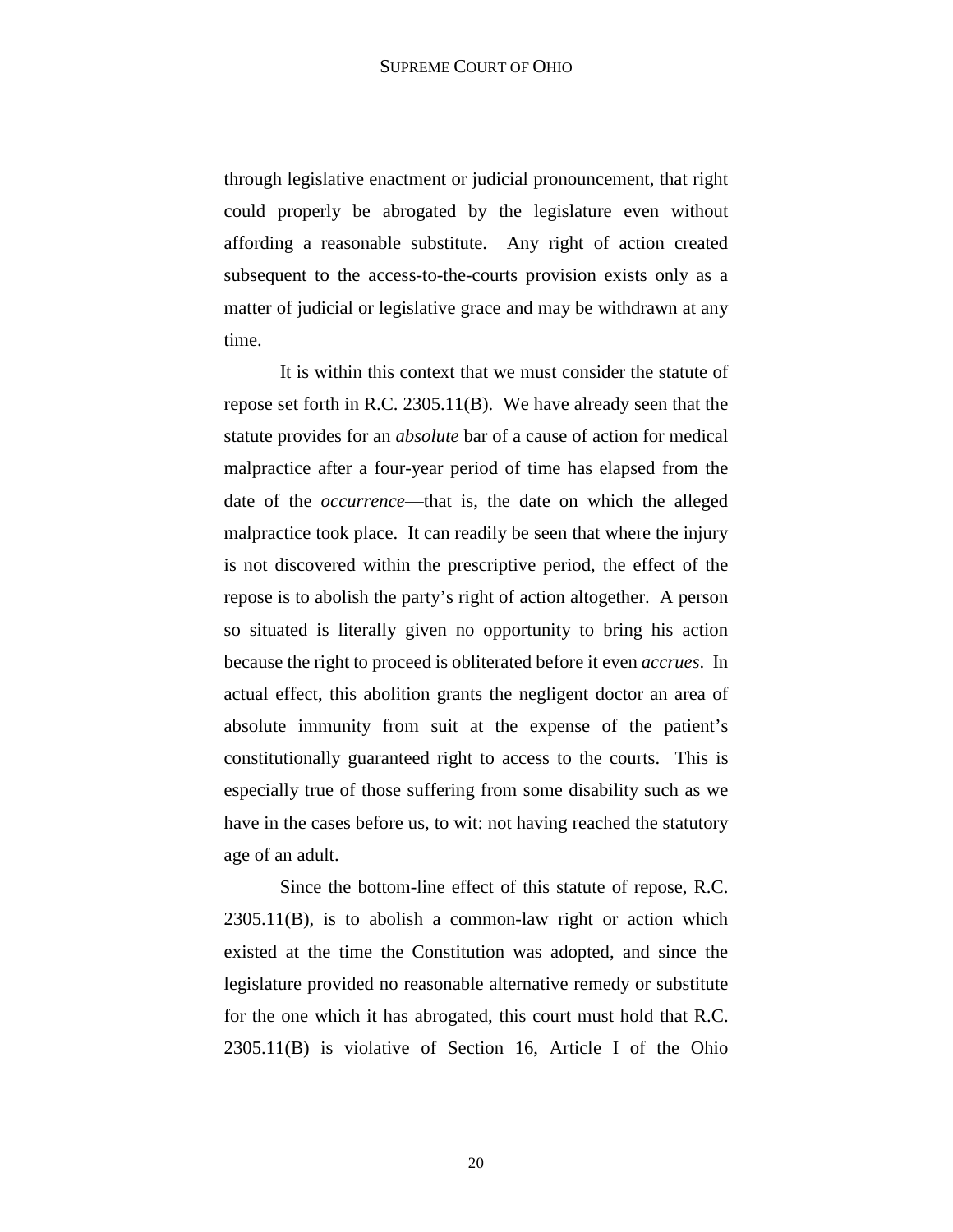Constitution and is, therefore, unconstitutional. "These rights the legislature did not give \* \* \* and the legislature can not take them away. \* \* \* " *Byers v. Meridian Printing Co.* (1911), 84 Ohio St. 408, 422, 95 N.E. 917.

(Emphasis sic and footnotes omitted.) *Mominee*, 28 Ohio St.3d at 290-293, 503 N.E.2d 717 (Douglas, J., concurring).

**{¶ 43}** Article I, Section 16 is not some trivial add-on to the Constitution of this great state. It is part of the Bill of Rights and has been since our first Constitution was ratified in 1802. It currently states, "All courts shall be open, and every person, for an injury done him in his land, goods, person, or reputation, shall have remedy by due course of law \* \* \*." Today the majority opinion modifies this fundamental constitutional provision. Unfortunately, by implication, Article 1, Section 16 now reads thus: All courts shall be open, and every person, for an injury done him in his lands, goods, person, or reputation, shall have remedy by due course of law *unless the General Assembly decides that the courts are not open*.

**{¶ 44}** The import of the majority opinion is that negligent medical providers are more important than the people they injure. Any person suffering an injury due to medical negligence must now discover the injury within four years or be foreclosed from recovery, even if the injury is not reasonably discoverable. In the short term, this is not a particularly important case. Not many Ohioans are unable to determine that they have been negligently injured by a medical provider within four years. But the long-term impact of this case is incalculably bad: some toxins are long acting, with unforeseeable consequences.

**{¶ 45}** The Toomer's Corner oak trees in Auburn, Georgia, were intentionally poisoned, but the damage wasn't immediately noticeable. The impact was irredeemable, however, and the trees were eventually removed.

21